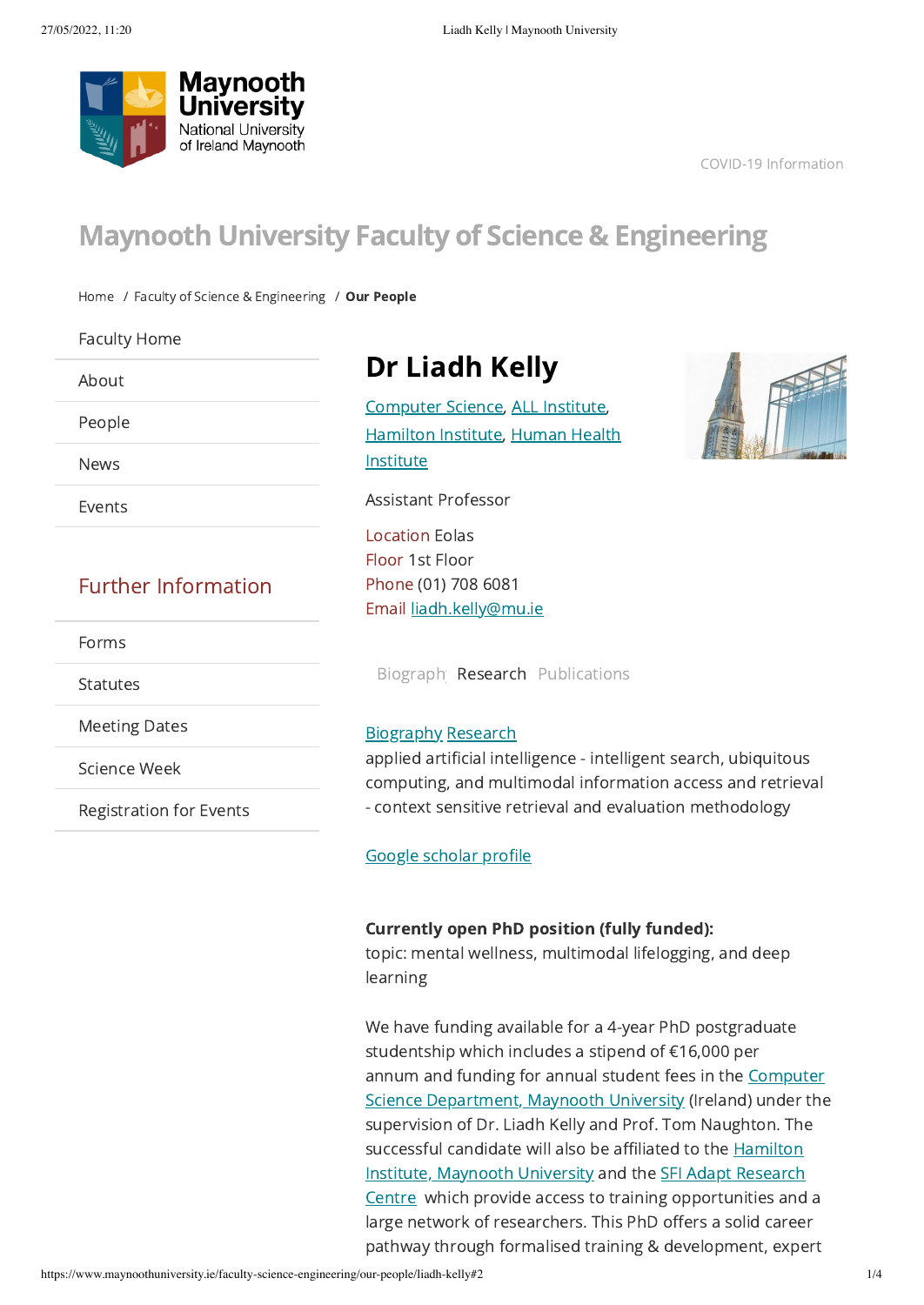### 27/05/2022, 11:20 Liadh Kelly | Maynooth University

supervision and exposure to top specialists. Project details follow. Informal enquiries can be sent to Liadh and Tom.

# Project Topic

Mental health is acknowledged as a leading global health concern. This PhD project focuses on autounderstanding individuals' mental wellness and wellnessrelated requirements. The project will investigate the potential to classify an individual's mental wellness and provide early indicators of declining mental wellness using personal contextual indicators (e.g., geo-location, people around you, mobile activity, biometric response) as an individual engages in daily life activities. The research will analyse the personal contextual indicators using deep learning approaches. In particular, the effectiveness of these approaches in classification of individuals' wellness in different scenarios and times will be explored.

## Candidate

The ideal candidate will be a motivated and enthusiastic person with the following skills and qualifications:

- Primary degree (BSc/MSc) in Computer Science or a related discipline.
- Received (or on track to receive) first-class honours or high second-class honours in their primary degree.
- Strong programming and analytical thinking skills.
- Excellent attention to detail and problem-solving abilities.
- Excellent interpersonal skills.
- Good communication skills (written and verbal).
- Data analysis and machine learning knowledge is desirable.

# Funding

This PhD position is fully funded for up to 4-years as follows:

- Tax free stipend of €16,000 per annum.
- Annual student fees.

### Application Process

Applications are invited from those who have achieved (or are on track to achieve) a first-class honours or a high second-class honours degree in Computer Science or a related discipline.

To apply for this PhD position, please email the following details to liadh.kelly@mu.ie and tomn@cs.nuim.ie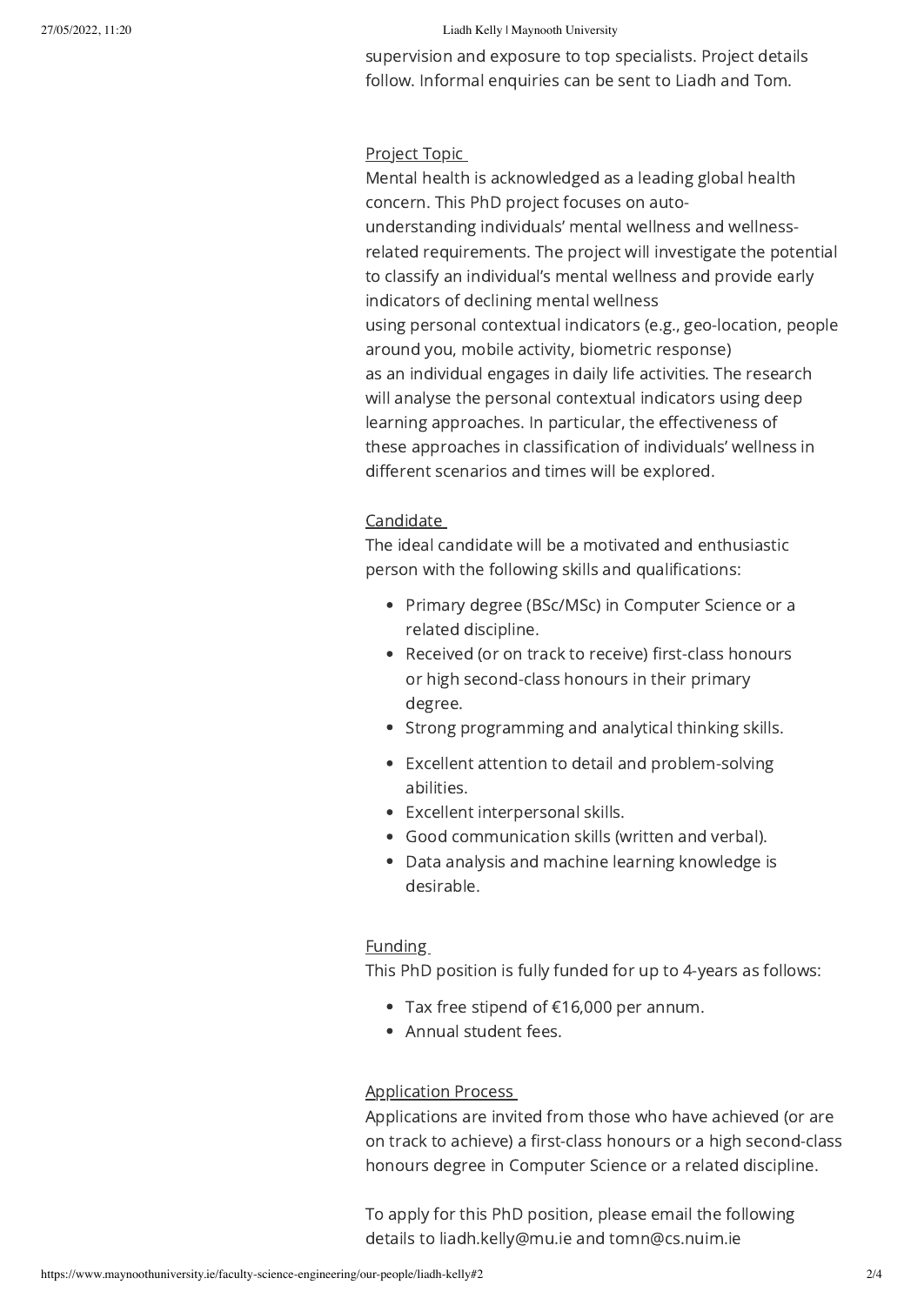- 1. Detailed curriculum vitae.
- 2. An example of technical report writing e.g., publication or final year project report.
- 3. Transcripts of degrees.
- 4. The name and email contacts of two academic referees.
- 5. A cover letter (max 500 words) motivating your application for the PhD topic.
- 6. For international applicants, please include your English language proficiency certificate.

Informal queries, prior to application, can be sent to liadh.kelly@mu.ie and tomn@cs.nuim.ie

Application deadline: Friday, 17th June 2022. It is expected that the successful applicant will start the PhD position by mid-September 2022. **Publications** 

**Back to top** 

Ollscoil Mhá Nuad Maigh Nuad Co. Chill Dara Éire

Maynooth University Maynooth, Co. Kildare, Ireland.

[Library](https://www.maynoothuniversity.ie/library)

[Vacancies](https://www.maynoothuniversity.ie/human-resources/vacancies)

[Gaeilge](https://www.maynoothuniversity.ie/oifig-na-gaeilge) san Ollscoil

[Sitemap](https://www.maynoothuniversity.ie/sitemap)

[University](https://www.maynoothuniversity.ie/university-policies) Policies

[Accessibility](https://www.maynoothuniversity.ie/accessiblity)